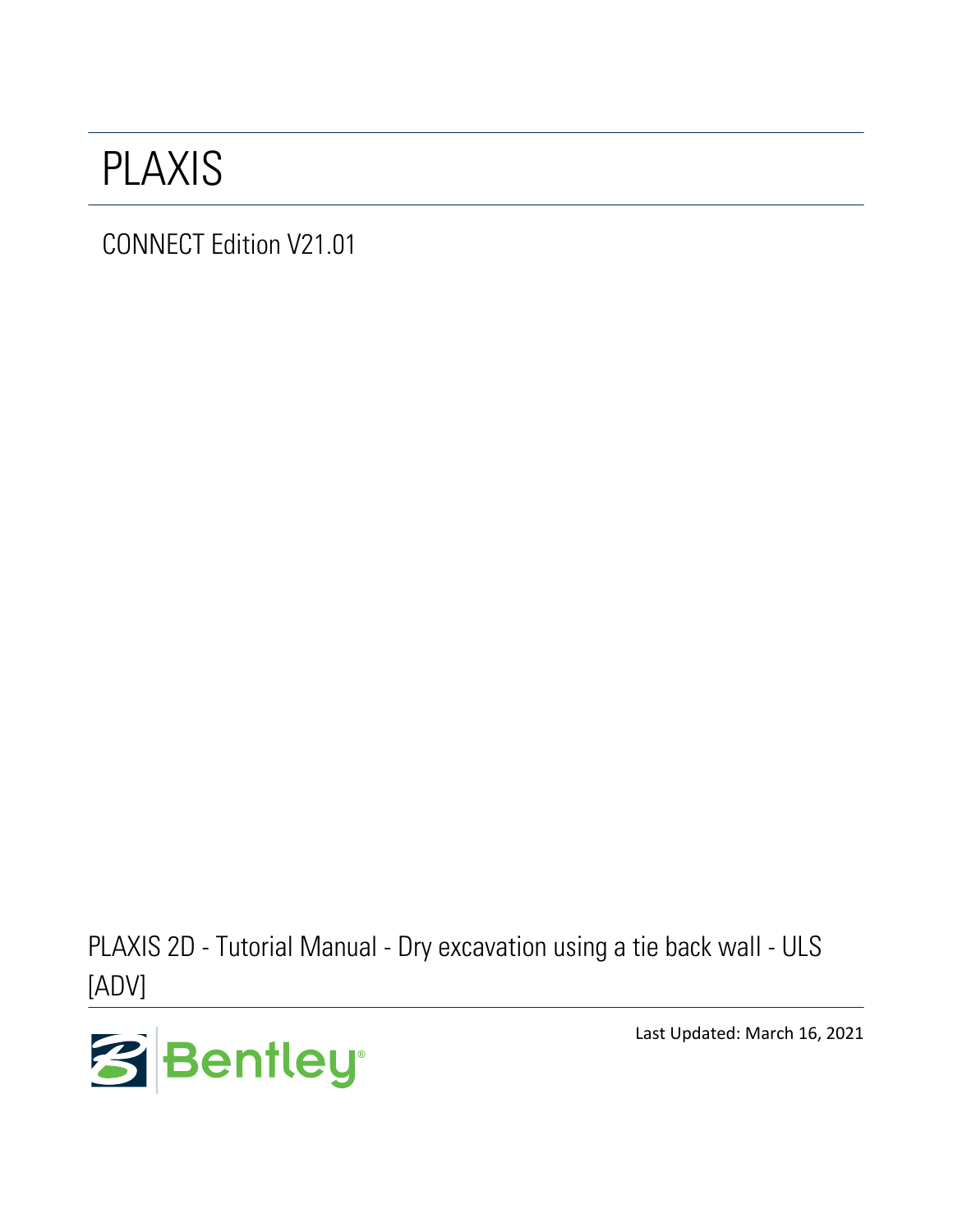# **1** Dry excavation using a tie back wall - ULS [ADV]

In this tutorial an Ultimate Limit State (ULS) calculation will be defined and performed for the dry excavation using a tie back wall (GUID-FEE7DEBF-F110-47DB-AE3D-6F8D118A4B44). The same geometry model will be used. The **Design approaches** feature is introduced in this example. This feature allows for the use of partial factors for loads and model parameters after a serviceability calculation has already been performed.

#### **Objective**

• Using **Design approaches**

## Define the geometry

In order to define a design approach:

- **1.** Open the project created in GUID-FEE7DEBF-F110-47DB-AE3D-6F8D118A4B44 and save it under a different name.
- **2.** Select the menu **Soil** > **Design approaches** or **Structures** > **Design approaches**. The corresponding window is displayed.
- **3.** Click the **Add** button. A new design approach is added in the list.
- **4.** In this example the design approach 3 of the Eurocode 7 will be used. This design approach involves partial factors for loads and partial factors for materials (strength). Click the design approach in the list and specify a representative name (ex: 'Eurocode 7 - DA 3').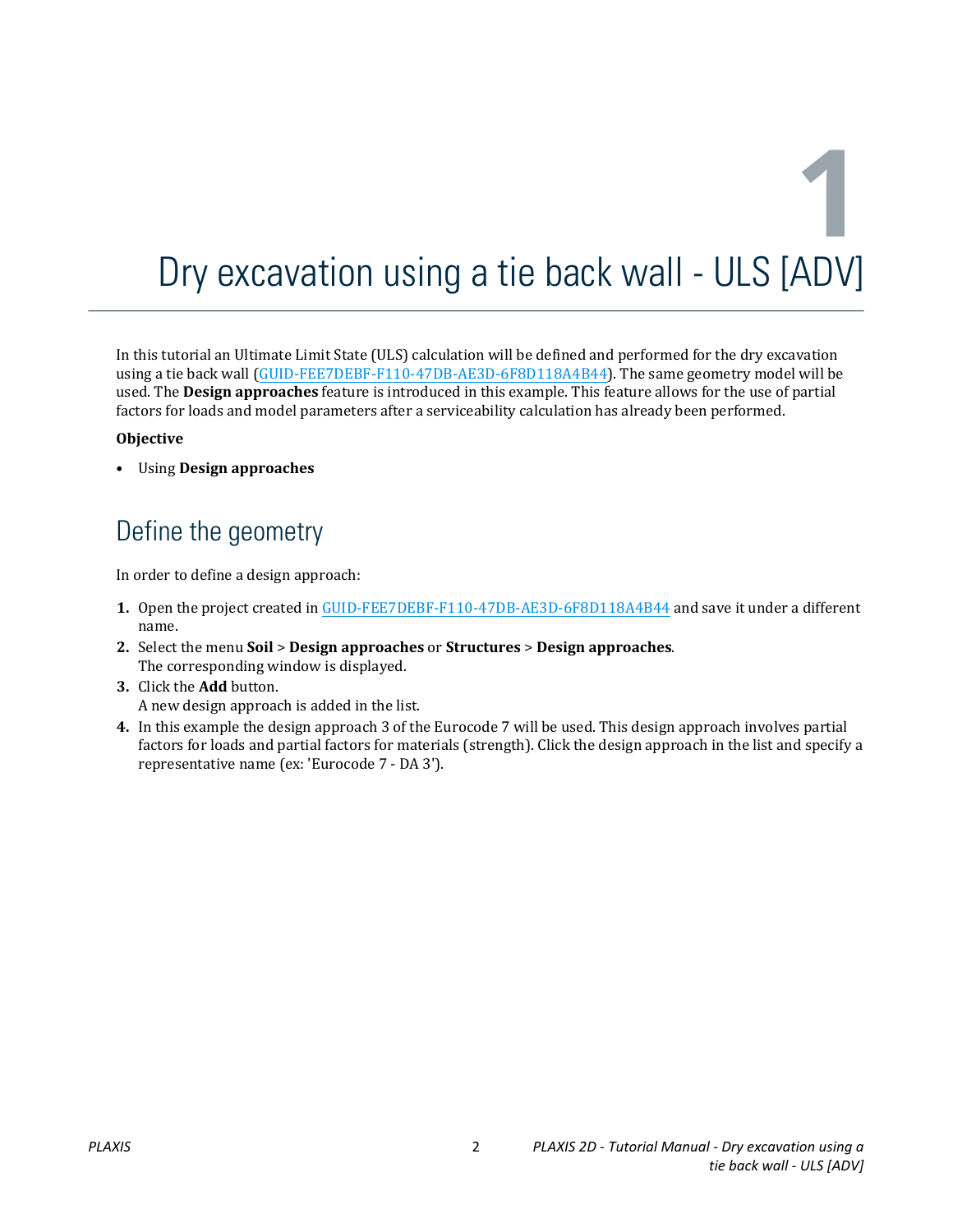Define the geometry

|                         | Design approaches               |         | $\Box$        | $\times$ |
|-------------------------|---------------------------------|---------|---------------|----------|
| Identification          |                                 |         | Add           |          |
|                         | Eurocode - 7 [DesignApproach_1] |         | <b>Delete</b> |          |
|                         |                                 |         | Copy          |          |
|                         |                                 |         | Import/export |          |
|                         |                                 |         |               |          |
|                         | Materials                       |         |               |          |
| #                       | Description                     | Factor  |               |          |
| $\mathbf{1}$            | Permanent unfavourable          | Not set | Add           |          |
| $\overline{2}$          | Permanent favourable            | Not set | <b>Delete</b> |          |
| 3                       | Variable unfavourable           | 1,3000  |               |          |
| Loads<br>$\overline{4}$ | Variable favourable             | Not set |               |          |
|                         |                                 |         |               |          |

*Figure 1: Partial factors for loads*

| Identification |                                 |         | Add           |
|----------------|---------------------------------|---------|---------------|
|                | Eurocode - 7 [DesignApproach_1] |         | <b>Delete</b> |
|                |                                 |         | Copy          |
|                |                                 |         |               |
|                |                                 |         | Import/export |
|                |                                 |         |               |
|                |                                 |         |               |
|                |                                 |         |               |
|                |                                 |         |               |
|                |                                 |         |               |
|                |                                 |         |               |
|                | <b>Materials</b>                |         |               |
| #              | Description                     | Factor  |               |
| $\mathbf{1}$   | Weight (gamma)                  | Not set | Add           |
| $\overline{2}$ | Effective friction angle (phi') | 1.2500  | <b>Delete</b> |
| 3              | Effective cohesion (c')         | 1.2500  |               |
| $\overline{4}$ | Undrained strength (s_u)        | Not set | Materials     |
| Loads          |                                 |         |               |
|                |                                 |         |               |

#### *Figure 2: Partial factors for materials*

- **5.** In the lower part of the window the partial factors can be defined for loads and materials. Set the partial factor for **Variable unfavourable** to 1.3.
- **6.** Click the **Materials** tab.
- **7.** Assign a value of 1.25 to **Effective friction angle** and **Effective cohesion**.
- **8.** Click the **Materials...** button. The **Material sets** window pops up.
- **9.** Open the **Loam** material data set. Note that the view has changed. In the current view it is possible to assign factors to different soil parameters, as well as to see the effect of these factors on the soil parameters.
- **10.** Click the **Parameters** tab. In the **Parameters** tabsheet select the corresponding labels for c'<sub>ref</sub> and φ'.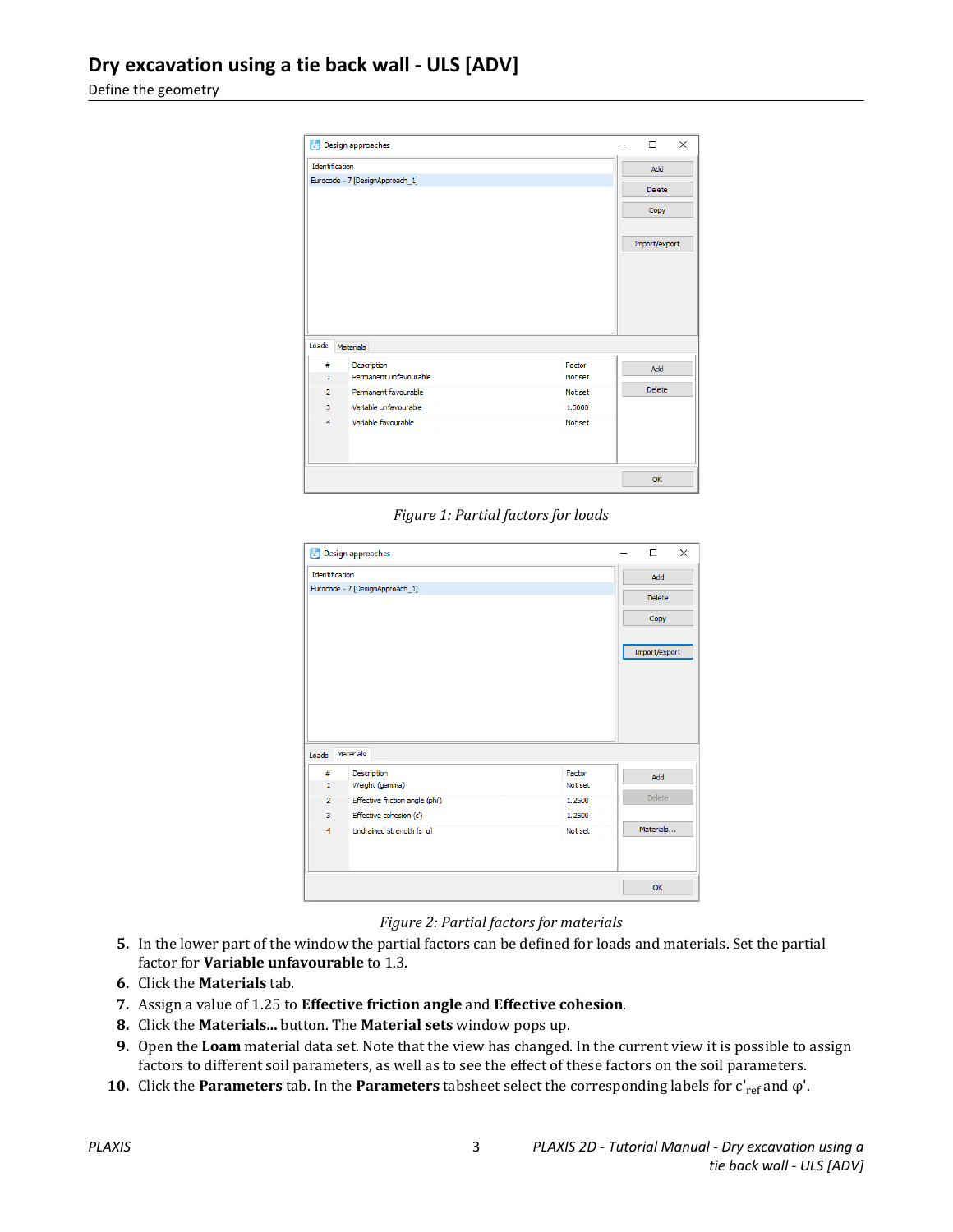Define and perform the calculation

- **11.** Do the same for the remaining soil data sets.
- **12.** Close the **Design approaches** window.

#### **Note:**

Note that a partial factor for *ϕ* and ψ applies to the tangent of *ϕ* and ψ respectively.

## Define and perform the calculation

There are two main schemes to perform design calculations in relation to serviceability calculations (see Design approaches in the Reference Manual). The first approach is used in this tutorial.

### Changes to all phases

- **1.** Proceed to the **Staged construction** mode.
- **2.** In the **Phases explorer** click the phase Phase\_1.
- **3.** Add a new phase.
- **4.** Double-click the newly added phase to open the **Phases** window.
- **5.** In the **General** subtree of the **Phases** window select the defined design approach in the corresponding dropdown menu.
- **6.** In the **Model explorer** expand the **Line loads** and all the subtrees under it.
- **7.** Select the **Variable unfavourable** option in the **LoadFactorLabel** drop-down menu of the static component of the load.



*Figure 3: Assignment of factor label to loads in the Selection explorer*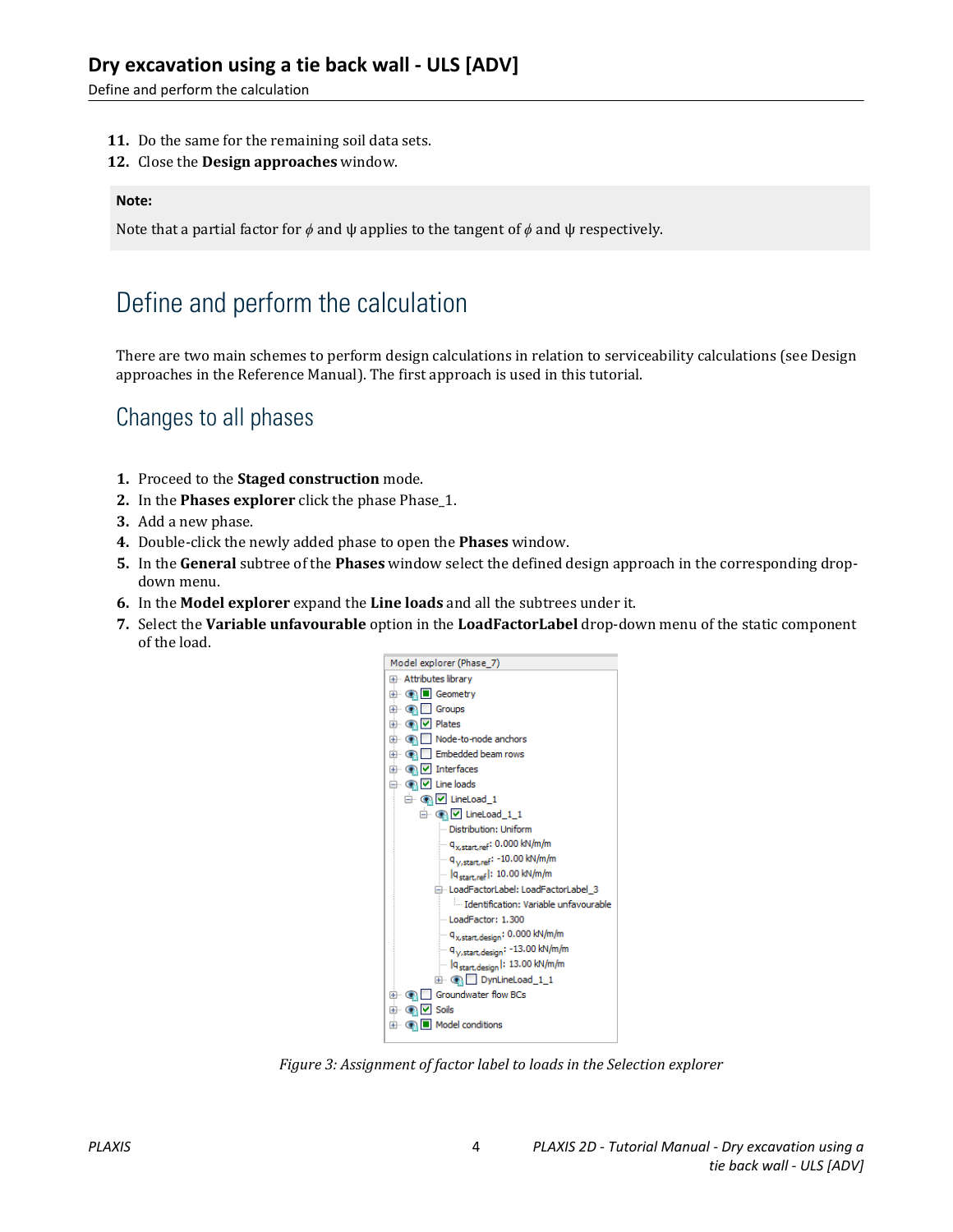**8.** Follow the same steps to define ULS phases for all the remaining SLS phases. Make sure that the Phase 7 starts from Phase 1, Phase 8 from Phase 2, Phase 9 from Phase 3 and so on.

## Execute the calculation

- **1.** Click the **Select points for curves** button  $\triangledown$  in the side toolbar.
- **2.** Select some characteristic points for curves (for example the connection points of the ground anchors on the diaphragm wall, such as (40 27) and (40 23)).
- **3.** Click the **Calculate** button  $\int_{0}^{\infty}$  to calculate the project.

**4.** After the calculation has finished, save the project by clicking the Save button  $\blacksquare$ .

## **Results**

The results obtained for the design approach phases can be evaluated in Output. The figure below displays the ΣMstage - |u| plot for the node located at (40.0 27.0).



*Figure 4: ΣMstage - |u| plot for the ULS phases*

If the ULS calculations have successfully finished, the model complies with the corresponding design approach. If there are doubts about this due to excessive deformations, an additional **Safety** calculation may be considered using the same design approach, which should then result in a stable  $\Sigma M_{sf}$  value larger than 1.0. Note that if partial factors have been used it is not necessary that  $\Sigma M_{sf}$  also includes a safety margin. Hence, in this case  $\Sigma M_{sf}$ just larger that 1.0 is enough.

The figure below displays the ΣMsf - |u| plot for the **Safety** calculations of the Phase 6 and the corresponding ULS phase (Phase 12). It can be concluded that the situation complies with the design requirements.